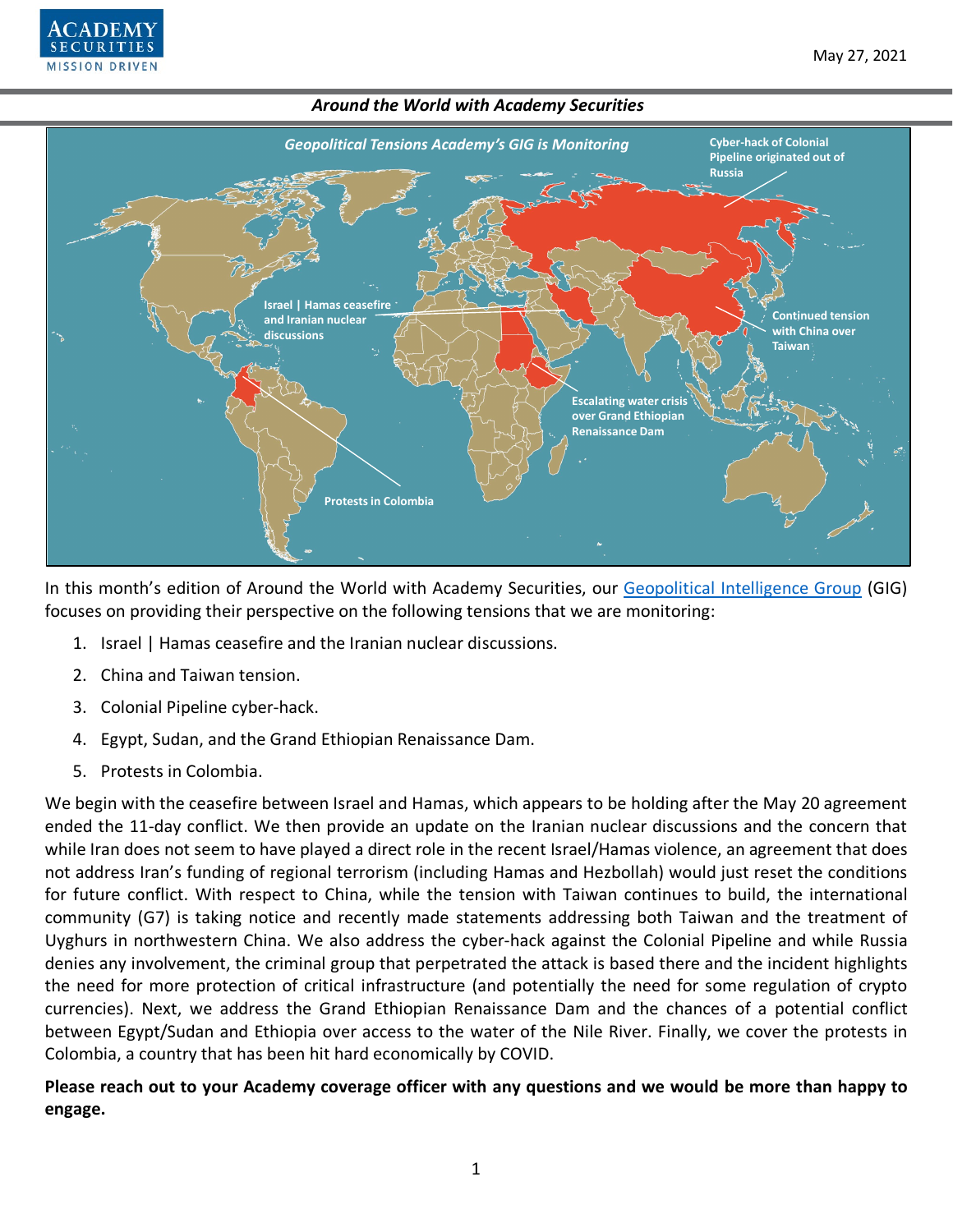

## **Front and Center: Ceasefire in Israel | Hamas Conflict and Update on the Iranian Nuclear Discussions**

As we reported in our recent [SITREP,](https://www.academysecurities.com/violence-in-gaza-and-its-regional-implications/) our GIG closely monitored the fighting between Israel and Hamas and on May 20, both sides agreed to a bilateral ceasefire. The origin of the latest violence occurred over a month ago in the Sheikh Jarrah district in Jerusalem, where six Palestinian families had faced eviction. On May 7, fighting broke out at the Al-Aqsa Mosque compound. Hamas then demanded that Israel remove troops from both the Sheikh Jarrah district and the Al-Aqsa Mosque or face attacks. On May 10, the deadline passed and Hamas began firing rockets into Jerusalem, the largest attack in seven years. 11 days of back and forth strikes by both sides killed at least 230 Palestinians in Gaza and 12 Israelis. During the strikes, Israel took the opportunity to target both senior Hamas leadership as well as its weapons and tunnel facilities. In the seven years since the last significant



conflict, Hamas built up its rocket arsenal and tunnel network. While the ceasefire is currently holding, top Hamas leaders will continue to be targeted in the future as Israel conducts its assessment of the damage inflicted on the militant group's infrastructure and capabilities. Of note, General Kearney's May 18 assessment (included in the [SITREP\)](https://www.academysecurities.com/violence-in-gaza-and-its-regional-implications/) was very accurate as to the Israeli objectives and the timeline.

*"The Biden administration has a much bigger problem on their hands than they are articulating publicly. While the ceasefire is holding, the drivers that caused the recent conflict remain. In addition, the fundamental social unrest that fueled the conflict also remains, with social media acting as an ignitor of the flames. Internal politics on both sides are becoming more extreme. Both are claiming victory. The Israelis gained tactical wins through the massive damage caused by airstrikes on Hamas's command and control, rockets, and missile capabilities. This did not come without cost to Israel since the Palestinian problem is now back in the world news. Hamas and the Palestinians have moved their cause back onto the "strategic world stage" after the Trump administration was able to sideline it by bringing together the UAE, Bahrain, Morocco, and Sudan with Israel through the Abraham Accords. Arab countries are now discussing Israel and the Palestinians once again." General Robert Walsh*

*"Both Israel and Hamas wanted the current fighting to stop but that does not change their desire to continue the strategic struggle, i.e., they both want the status quo. This cease fire meets both parties' long-term objectives which does not include a lasting peace. Each party is content with a 5 to 7-year hiatus in the fighting. The Palestinians cannot afford to be anything other than the aggrieved party with global sympathies. Peace with Israel would deny that advantage. Israel, on the other hand, is surrounded by enemies and needs to remind the world that those enemies are real. Peace with a Palestinian state denies Israel the "right to defend itself" with such regularity and unsurprising success. The Abraham Accords gave Israel legitimacy in the broader Arab world while decoupling that necessary step from the intractable, inevitable, and unchanging Palestine issue. They need each other." General Spider Marks*

*"I concur with Spider, but with two subtleties. I think Israel sees this specific incident as a Hamas issue not a Palestinian issue. They were likely emboldened to take a larger step this time around given the Abraham Accords' success, the ability to separate Hamas from the Palestinians in this specific case, and the negative image Hamas has suffered within the Arab world over the past years in Syria, etc." General Mastin Robeson*

Meanwhile, the Iranian nuclear discussions entered a final phase of talks this week. The key issues at play are determining the sanctions the U.S. is prepared to lift, the required nuclear "next steps" by Iran, and how to handle the nuclear "knowledge" and "capabilities" Iran has acquired over the years of non-compliance. While the U.S. has stated that it is open to removing some of the sanctions, it is unlikely that the Islamic Revolutionary Guards Corps (IRGC) sanctions would be lifted. Of note, General Stewart from our GIG believes that, "If we lift the two most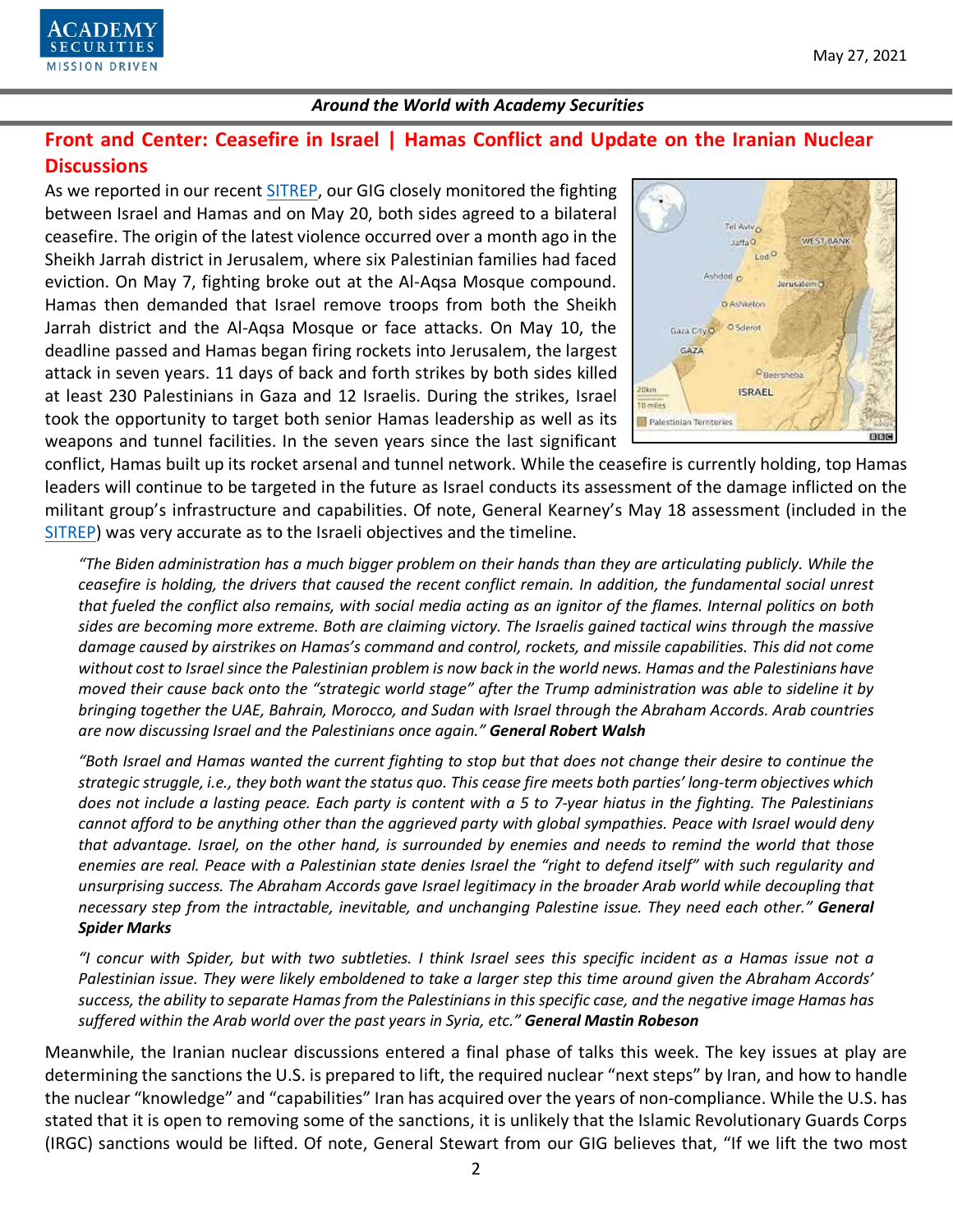effective sanctions (sale of oil and release of funds), Iran will have no incentive to negotiate further. That said, we have the greatest leverage and should return to the JCPOA agreement. Iran needs us more than we need them." While a deal is still possible, there are many potential pitfalls, including Iran's (hardline) Parliament, which once again stated that Iran would not be required to come back into compliance until ALL sanctions are removed. In addition, this week, as the agreement to grant access to IAEA inspectors was extended for another month, Secretary of State Blinken said, "Iran, I think, knows what it needs to do to come back into compliance on the nuclear side, and what we haven't yet seen is whether Iran is ready and willing to make a decision to do what it has to do." The upcoming elections in June, where a hardliner could likely be the next president, will not make any near-term decisions easier.

Make no mistake, Iran is a significant supporter of Hamas. However, while Iran agreed to increase its funding of Hamas to \$30 million per month and in return, Hamas agreed to supply intelligence back to Iran regarding Israeli missile capabilities, there is no evidence of "direct" Iranian involvement in the recent conflict with Israel (likely due to the ongoing nuclear discussions.) In the years since the 2014 conflict, as a result of Iranian support, Hamas has improved its rocket technology dramatically. This was evident in the over 4,000 rocket attacks during the most recent 11-day long conflict. This fact has made it abundantly clear that an Iranian nuclear deal that does not address Iran's regional terrorist support (including Hamas and Hezbollah) will result in further conflicts like we have just witnessed.

*"If the U.S. does not stay "snapped in" with Sunni partners in the Middle East, Iran wins and terrorism wins. We are reminded of how unpleasant this may seem, but the U.S. must continue to exercise close relations and influence in the region with partners like the KSA, Jordan, Egypt, and Turkey. Of course, Israel will remain a steadfast partner and ally despite the expected criticism. The U.S. should get back into the nuclear deal with expanded leverage to include unannounced nuclear site inspections at Iranian military bases with guarantees that U.S. inspectors will be part of any international inspection protocol. The larger strategic issue is that there might be an opening. Opposition voices in Tehran's leadership work to the advantage of both the U.S. and Israel. There could be, albeit with a low probability, some common ground. However, Israel cannot afford the patience that the U.S. may exercise to see how those struggles play out while uranium is being enriched in Iranian facilities. We saw that play out just last month in the attack against the Natanz nuclear facility. Israel acted while the U.S., unwitting to the attack, might have demurred." General Spider Marks*

*"The Biden administration entered the JCPOA compliance negotiations with Iran hoping they could compartmentalize them into a very narrow diplomatic construct. With the negotiations ongoing in Vienna, the Biden administration is now forced to acknowledge the true threat to U.S. interests throughout the Middle East that Iran presents outside of Iran gaining nuclear weapons. Iran supplied thousands of rockets and missiles to Hamas used in the conflict in Gaza. While Biden's national security team restricted arms sales to Saudi Arabia in the conflict with Yemen, we saw a U.S. Navy warship intercept a ship filled with Iranian weapons bound for Iran's Houthi proxy forces in Yemen. Removing economic sanctions on Iran allows them to funnel arms to U.S. enemies throughout the Middle East and threaten U.S. interests." General Robert Walsh*

## **China Update**

As we addressed in our previous [ATW,](https://www.academysecurities.com/wordpress/wp-content/uploads/2021/04/Around-the-World-with-Academy-Securities_4-29-21-1.pdf) the tension continues between the U.S. and China with respect to Taiwan. Back in April, there were dozens of incursions into Taiwanese airspace by Chinese fighters/bombers. In addition, on May 16, China released a video of an exercise many believe is a simulated amphibious assault on Taiwan. While this demonstration could just be another example of China trying to show the U.S. (and the world) that they are capable of such an assault, the level of provocation seems to be growing by the day. While the U.S. is not backing down and continues freedom of navigation exercises in the Taiwan Strait, the hope is that the

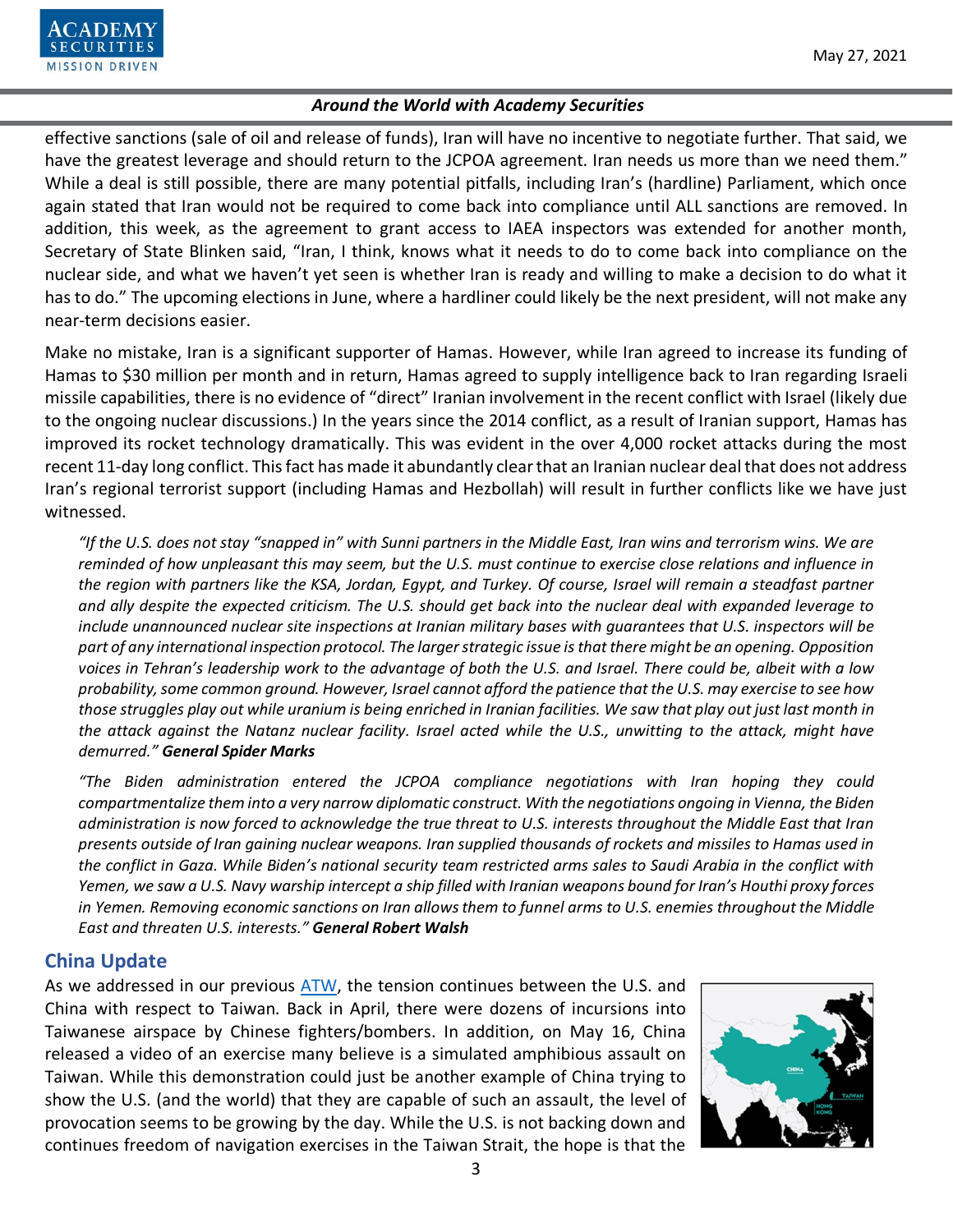

rest of the world starts to apply pressure as well. In fact, at the G7 (Canada, France, Germany, Italy, Japan, the United Kingdom, and the United States) meeting earlier in May, a joint statement was released saying, "We reiterate our strong opposition to any unilateral actions that could escalate tensions and undermine regional stability and the international rules-based order and express serious concerns about reports of militarization, coercion, and intimidation in the region."

In addition, the group had strong words for China related to Xinjiang and the treatment of the Uyghurs noting that, "they strongly back independent and unfettered access to Xinjiang for the United Nations' High Commissioner for Human Rights." It is interesting to highlight that the tone of certain countries such as France and Germany towards China has changed in recent months. The primary reason for this is the halting of discussions over the ratification of the EU/China trade deal that would have leveled the playing field for European companies trading with China. These talks were postponed until China lifts sanctions on EU politicians put in place because of the western sanctions on China related to their detention of Uyghurs in northwestern China. These statements from the G7 (and more importantly action from the EU) will continue to put pressure on China to curb their aggressive behavior towards Taiwan and the Uyghurs. However, as General Chinn believes, "It is important that we listen critically to news reporting and observe how China utilizes state-owned and state-influenced media to control the narrative both internally to their population and externally to the international community. Having ownership of a large share of a media company can shape the coverage. China is a master at channels of communication to use information as power and influence behavior."

As the great power competition with China continues (please see our recent 21<sup>st</sup> Century Space Race [webinar](https://www.youtube.com/watch?v=RlN1GX_H-eo) to see how that is playing out in space as well), our GIG will also be monitoring China's actions as U.S. forces leave Afghanistan. While China was a clear beneficiary of the U.S. involvement in Afghanistan and Iraq (it gave China the time to grow under the radar while the U.S. was focused on the Middle East), their feelings regarding the U.S. withdrawal could be mixed. On one hand, an easing of U.S. influence could open the door to an expanding Chinese economic agenda in the region, but on the other, the coming instability on the Chinese border is not ideal. Access to rare earths is also at play and our GIG will continue to monitor the situation.

*"China always wants its adversaries to negotiate with themselves based on Chinese provocations, "tough talk," and sleight of hand. They clearly would prefer not to fire a shot to achieve victory. It's the same with Taiwan. The Chinese military has immense capabilities, but an invasion of Taiwan would be a huge undertaking with a low probability of success. Such an invasion would be the largest amphibious operation since the June 1944 allied invasion of Normandy. The preparations for an invasion would be enormous and obviously decrease the likelihood of Chinese success. The U.S. has two dogs in this fight, the Taiwan Relations Act (TRA) and our foreign military sales (FMS) to Taiwan. First, the underlying strategic ambiguity of the TRA was eliminated by the Trump administration. There is no doubt that the U.S. would respond militarily to support Taiwan in any provocation from mainland China. Second, the U.S.should change what it sells through our various FMS programs to predominately defensive weapons systems (artillery, naval mines, barrier material) which enhance Taiwan's ability to defend itself from attack. The anti-access, area denial strategy should be adopted "to keep Taiwan in and China out." The U.S. has influence and we must alter how we use it." General Spider Marks*

*"In addition to Spider's comments, the Taiwan Ministry of Defense put out a statement last week that is the first time they have publicly acknowledged their shift in how to defend the island. By dividing the island into regions and putting a separate commander over each region, defending in depth (vice mainly on the beach) with decentralized C2 and integrating the civil security architecture into the defense, they significantly complicate China's challenge given the restrictive and channelized terrain. What was not stated as part of the announcement, but is also being incorporated, is a much larger and more de-centralized Special Operations/civil security architecture dynamic. Taiwan will increasingly advertise these adaptions to the strategic layout in an effort to make China think twice about a costly and protracted war if they were to invade." General Mastin Robeson*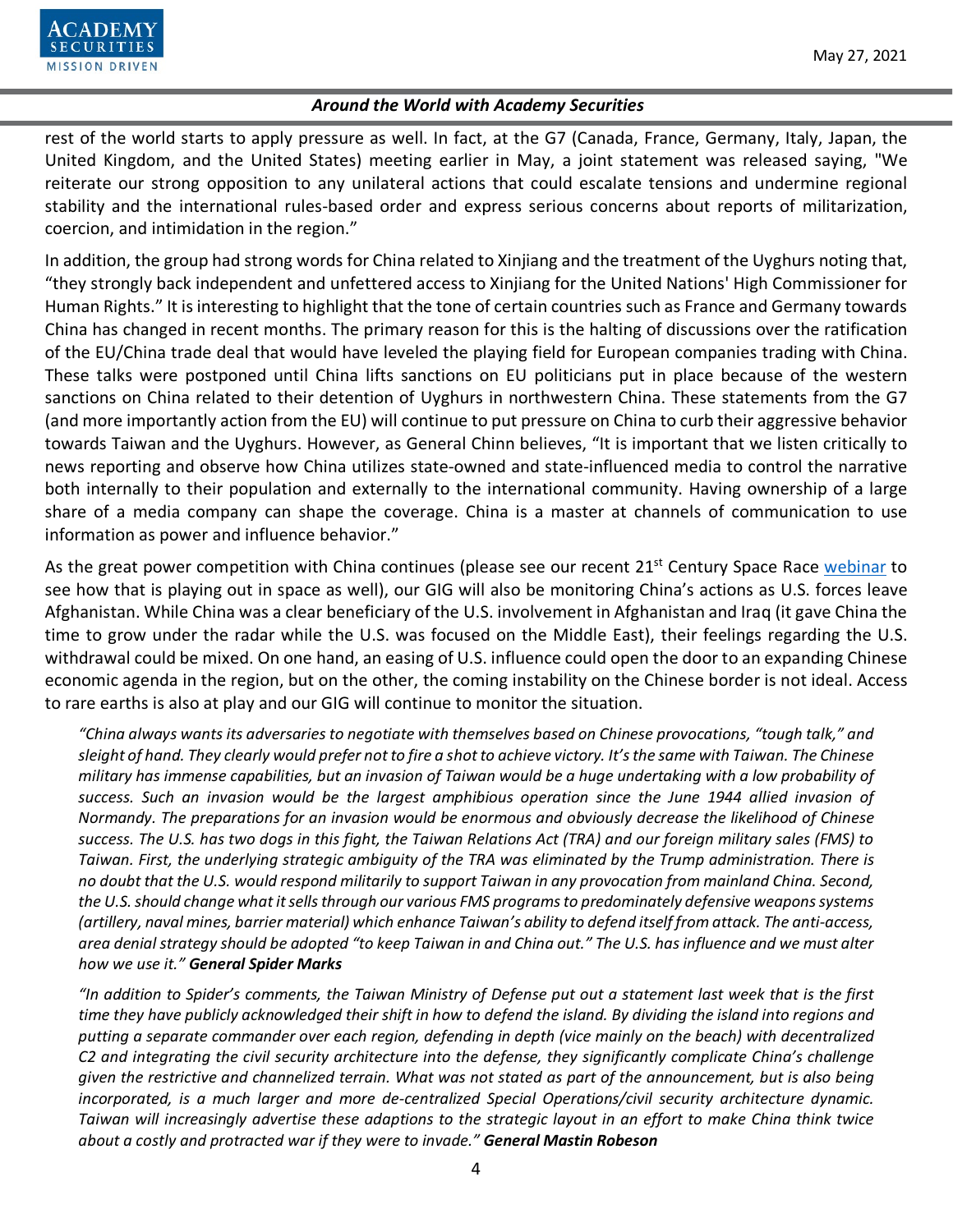# ECURITIES **MISSION DRIVEN**

#### *Around the World with Academy Securities*

*"Over the last several months China's military has ratcheted up its exercises to wear down and intimidate Taiwan's military and coerce its people into believing that it is a fait accompli that Taiwan will inevitably become another Hong Kong under the CCP's control. The military exercises have included massive air incursions into Taiwan's airspace, aircraft carrier operations, and recent major amphibious landing demonstrations. It is also a warning to Taiwan to be careful in its relations with the U.S. How far can Taiwan push its U.S. relations with the PLA positioned to invade Taiwan only 100 miles away? This is all part of Xi Jinping's grey zone operations that continue to slowly push towards his objectives without crossing red lines that lead to war. Another awakening for the U.S. in its strategic competition with China should be their rapid successes in space. Recently, China became only the second country behind the U.S. to land a rover on Mars. They also recently inked an agreement with the U.S.'s other strategic rival Russia to construct an international lunar research station. It should be clear that China's competition with the U.S. goes well beyond the South China Sea and encompasses everything from influence operations to space exploration and everything in between." General Robert Walsh*

#### **Cyber-Hack on Colonial Pipeline Originated in Russia**

As we reported in ou[r SITREP,](https://www.academysecurities.com/cyber-hack-on-u-s-infrastructure/) on May 7, a ransomware attack took down the 5,500-mile-long pipeline, which carries 45% of the east coast's fuel supply. The attackers took control of the fuel pumping operations (and demanded a ransom) which forced Colonial to shut down the entire system. Citing the reliance on the supply of fuel to the east coast, the company paid the ransom of 75 bitcoin (~\$4.5mm). By May 12, Colonial restarted its operations and by the  $15<sup>th</sup>$ , it had resumed normal operations. While the Russian government denied involvement, the criminal gang which conducted the attack (Darkside) is believed to be based in Russia. While it is hard to believe there wasn't at least some knowledge of the attack within the Russian government, the bottom line is that this was the largest known cyber-attack against the energy sector in history. It also follows the disturbing trend of ransomware attacks that have affected solar power firms, federal and local government agencies, water treatment plants, and police departments. While the Biden administration did impose sanctions on Russia for the SolarWinds hack



last year, there needs to be better measures put in place to protect our critical infrastructure. In addition, some form of regulation on crypto currencies is in motion as noted by our Head of Macro Strategy, Peter Tchir [\(T-Report\)](https://www.academysecurities.com/wordpress/wp-content/uploads/2021/05/The-Crypto-Plunge-A-Hack-Too-Far.pdf).

Finally, as we have reported on in our previous [ATW,](https://www.academysecurities.com/wordpress/wp-content/uploads/2021/04/Around-the-World-with-Academy-Securities_4-29-21-1.pdf) Russia is constantly looking for ways to appear strong in the eyes of the west. Of note, further protests are possible this summer in Russia and in Belarus, where reporter/opposition activist Roman Protasevich was arrested after his Greece to Lithuania flight was diverted to Minsk. Putin has reinforced his support for Lukashenko by coming to his defense after the Ryanair plane was intercepted in Belarus' airspace. International pressure on Belarus for this outrageous act will likely drive Putin and Lukashenko closer, further solidifying Putin's buffer to NATO on Russia's western border.

*"The Colonial Pipeline ransomware attack was another wakeup call that demonstrates how vital cybersecurity has become to our national security. President Biden's signed executive order takes a whole of government approach towards cybersecurity. The federal government has increased its cybersecurity protections and procedures over the years through the U.S. Cyber Command, the National Security Agency, and the Department of Homeland Security's Cybersecurity and Infrastructure Security Agency (CISA). The challenge is that most of this development has been in the federal space while the Colonial Pipeline attack showed just how vulnerable private companies can be to our national security. CISA was created with the objective of heightening cybersecurity across the government as well as between the government and the private sector. We expect successful businesses to protect and secure their*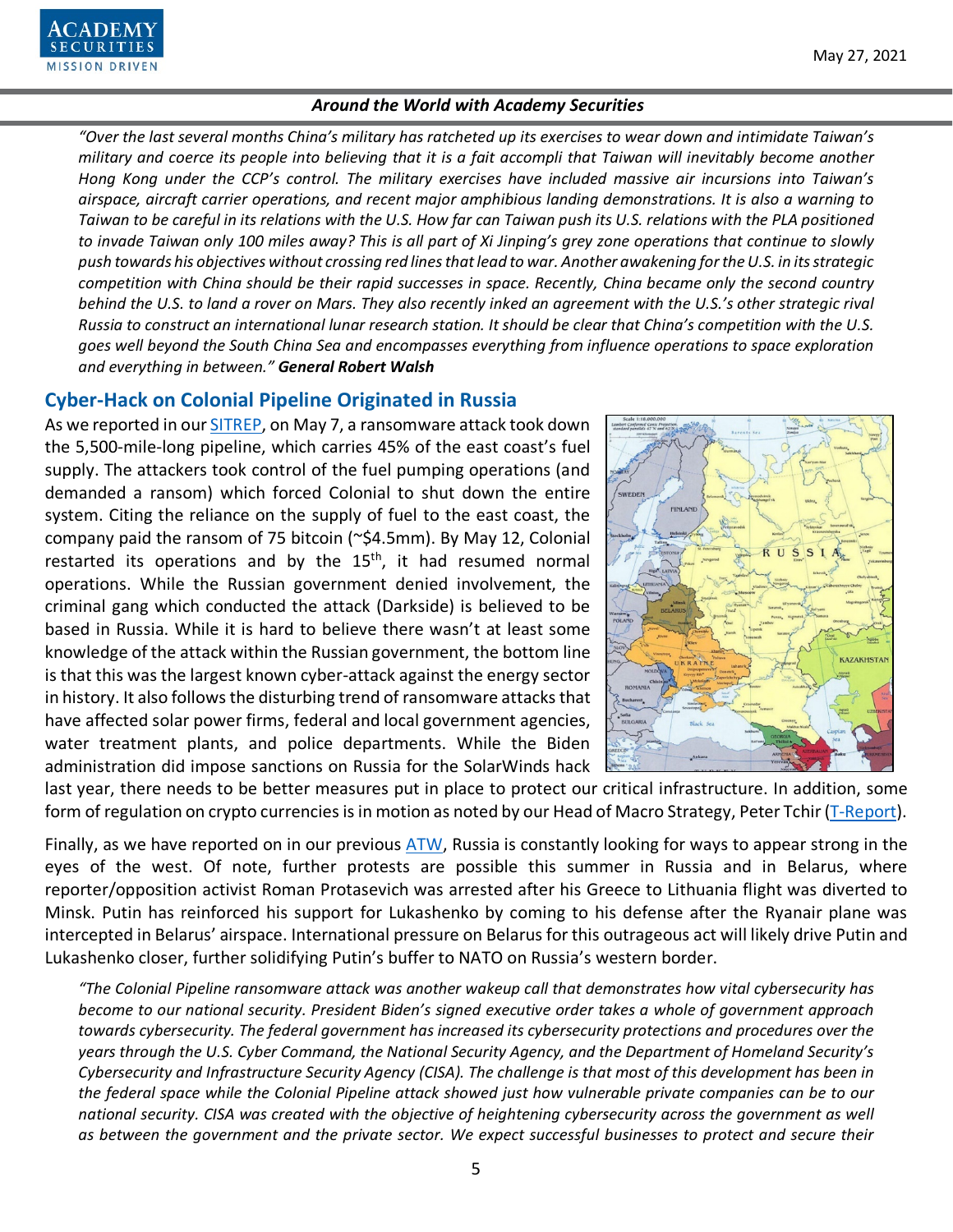

*infrastructure in U.S. open markets. We learned through the Colonial Pipeline attack that there is regulatory oversight in public-private partnerships but not enough oversight where private companies impact national security. We are going to see more of these ransomware attacks if we don't focus on hardening critical cyber infrastructure." General Robert Walsh*

*"Most of the U.S. government and civilian cyber enterprises are woefully out of date, and very likely compromised. There is plenty of new programs that ID and contain/isolate cyber-attacks, but it is inefficient and ineffective to put these programs into an already compromised and corrupt enterprise. This was the challenge with the Office of Personnel Management's (OPM) compromise. The solution was to build a new enterprise with all the new security bells and whistles, air gap the new/old enterprises, and one by one clean each application before including them into the new system. This is costly (\$60M-\$100M), time consuming (1-2 years), and most owners of critical infrastructure have not yet been willing to make the investment." General Mastin Robeson*

#### **Grand Ethiopian Renaissance Dam**

In 2011, Ethiopia began construction on the Grand Ethiopian Renaissance Dam (GERD). The rationale was that it is Ethiopia's right to capitalize on the Nile River as a natural resource. The construction of the dam and hydroelectric power facility was financed by the Ethiopian government and Chinese banks. However, in the past few months, tensions have escalated between Egypt/Sudan and Ethiopia over access to the water of the Nile. This most recent standoff began when Ethiopia announced it would commence filling the GERD's reservoir, a move that was not supposed to happen until there was an agreement in place to address the allocation of the water. Ethiopia argues that the project will improve the lives of its people by providing affordable electric power and help regulate the Nile.

However, Egypt and Sudan depend on the Nile and are concerned that the project could significantly restrict their access, especially in times of drought. This is a very complicated issue and while the U.S. has threatened to cut off aid to Ethiopia unless a compromise can be reached, all parties involved are still very far away from a solution. It is critical to keep in mind that both Egypt and Ethiopia are partners of the U.S. in the region, with Egypt helping to

Ethiopia's new Nile dam EGYPT **The Nile** Aswan Dam SUDAN Grand Renaissance Dam White 臾 o Addis Ababa SOUTH<br>SUDAN ETHIOPIA UGANDA npala o **BIBIC** 

mediate the recent Israeli/Hamas conflict and Ethiopia providing counter-terrorism troops to the African Union.

*"Egypt wants the U.S., Russia, or somebody to step in and mediate a peaceful resolution to the GERD issue. Absent that, there is an increased probability that they will stumble into a military incident that none of them really want or need. However, the U.S. leaned hard on Egypt to play a constructive role in stopping the current Israeli-Palestinian violence. You can bet that Sisi will want, among other things, support for Egypt on the GERD as a quid pro quo. While this issue is important to Ethiopia and Sudan, Egypt's cultural identity is so intertwined with the Nile that Sisi will look weak if he does not take any decisive action to address this intensely nationalistic issue." General Vincent Stewart*

*"I am probably less positive about Ethiopia's "helpful" contributions towards the counter-terrorism fight, or their "quality" contribution of African Union troops. Food control/flooding and drought/famine have long been their biggest issues. The U.S. has encouraged dams to address both issues (as well as electricity). I am empathetic with Egypt and Sudan, though it is unlikely that the Blue Nile's Grand Renaissance dam will significantly and adversely impact the Nile flow in either Sudan or Egypt. Many non-profits have assessed that the Ethiopian dam will likely have a positive influence on Sudan as it will help contain flooding there as well as in Ethiopia. The White Nile comes out of Lake Victoria and is not impacted by Ethiopia's dam project, thus the Nile north of Khartoum (i.e., north of the White/Blue Nile confluence in Khartoum) is less likely to be adversely impacted." General Mastin Robeson*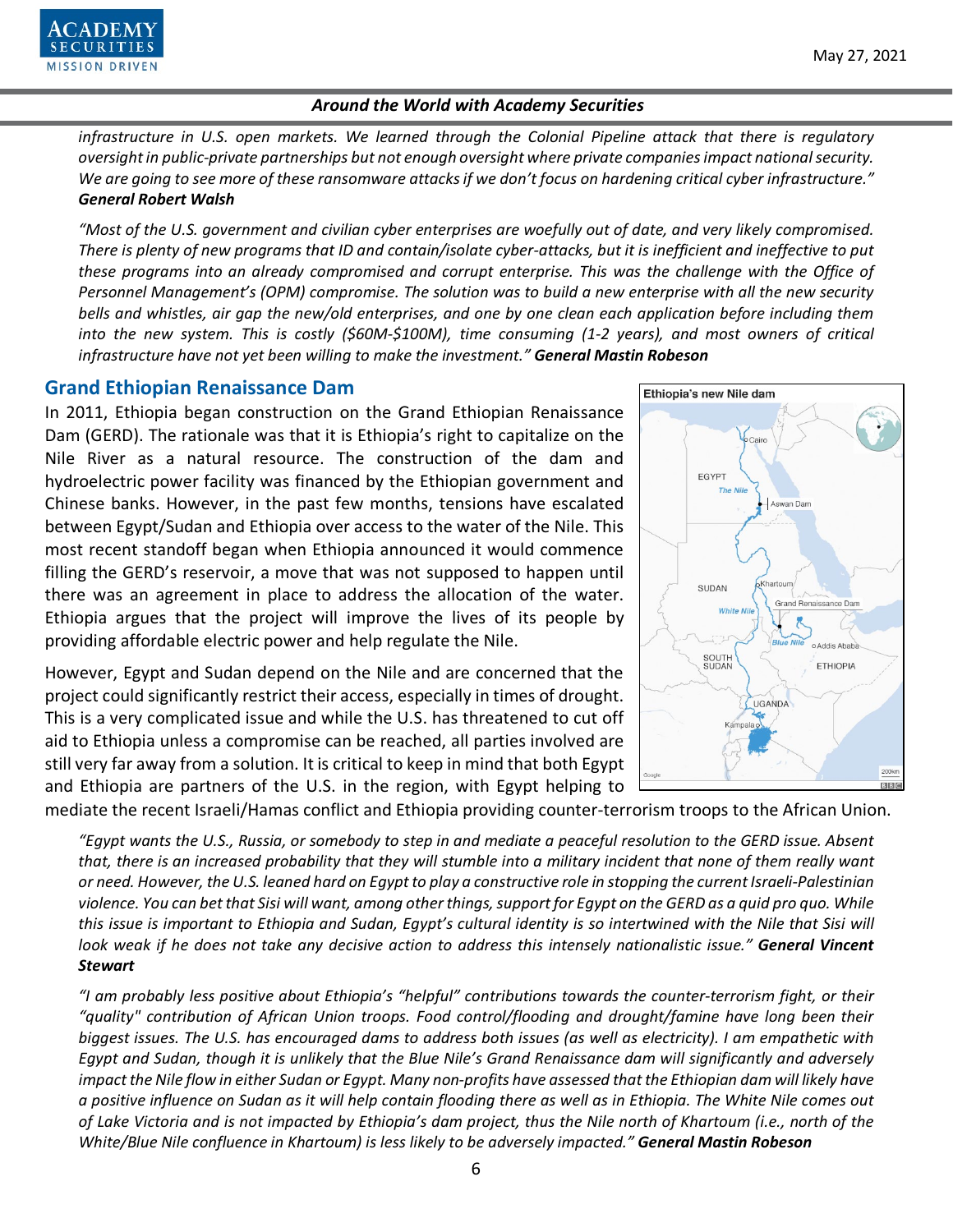

#### **Protests in Colombia**

On April 28, protesters took to the streets in Colombia to display their anger regarding a proposed tax increase. Thousands have now taken part to not only demonstrate against the tax, but also the broader inequality and poverty level in the country (as well as police violence). Protesters are also calling for healthcare reform and a guaranteed minimum income. While the tax reform measure was withdrawn by Colombia's President, Iván Duque, he has ordered the maximum deployment of the country's military and police to



ensure roads are clear. 40 people (mostly protesters) have been killed and the crisis is getting worse. The poverty level rose from 37.5% to 42% during the pandemic as COVID hit the country very hard. Other issues that the people are angry about include the fact that the government has not completed the programs it had promised to do when the peace deal was reached with the Revolutionary Armed Forces of Colombia (FARC) in 2016. These programs were supposed to help some rural parts of the county but did not materialize. The concern is that these protests are starting to look like the Chilean protests back in 2019 (that started with a small metro fare increase) and the risk is that they could spread across Latin America, especially as COVID has exacerbated many of the pre-existing economic issues in the region.

*"It is a tough environment for all in the region with inadequate governmental health systems to handle the challenges of COVID leading to economic impacts, social unrest, and now governance issues. China's engagement with political leaders in the region, utilizing COVID diplomacy to improve their image along with providing loans and infrastructure support on unfavorable terms, will have long-term implications for the United States. We need to provide COVID vaccines to the region as it will help stabilize their economies, reduce the risk of mutations coming to the U.S., and help us with strategic messaging against the false narrative that China is providing vaccines free of charge. The bulk of the vaccines China is providing are paid for by the local governments and China is leveraging the minimal free vaccines they are providing for a photo op. The challenge for all countries in the region is that the social pressure will give rise to populist solutions which will provide the Chinese with additional engagement opportunities.*

*Colombia will weather the current unrest in the country because their institutions are strong and they are a very resilient nation. Much like Chile in 2019, we will not see a governmental breakdown in Colombia. There are lots of stresses that led to the current situation including COVID, the economy, the peace process, FARC/ELN mobilizing protesters, Venezuela situation/refugees, narcotraffickers, fiscal constraints, etc. What we need to watch out for is further loss of governability and increased hatred towards the police and security forces in general as that could lead to a very volatile situation.*

*We need to continue to see how resilient the five (Belize, Guatemala, Honduras, Nicaragua, Paraguay) remaining countries in Latin America that have diplomatic ties with Taiwan are as their governments face increased pressures to consider switching their support from Taiwan to China in return for access to the COVID vaccine, loans, and investments." General KK Chinn*